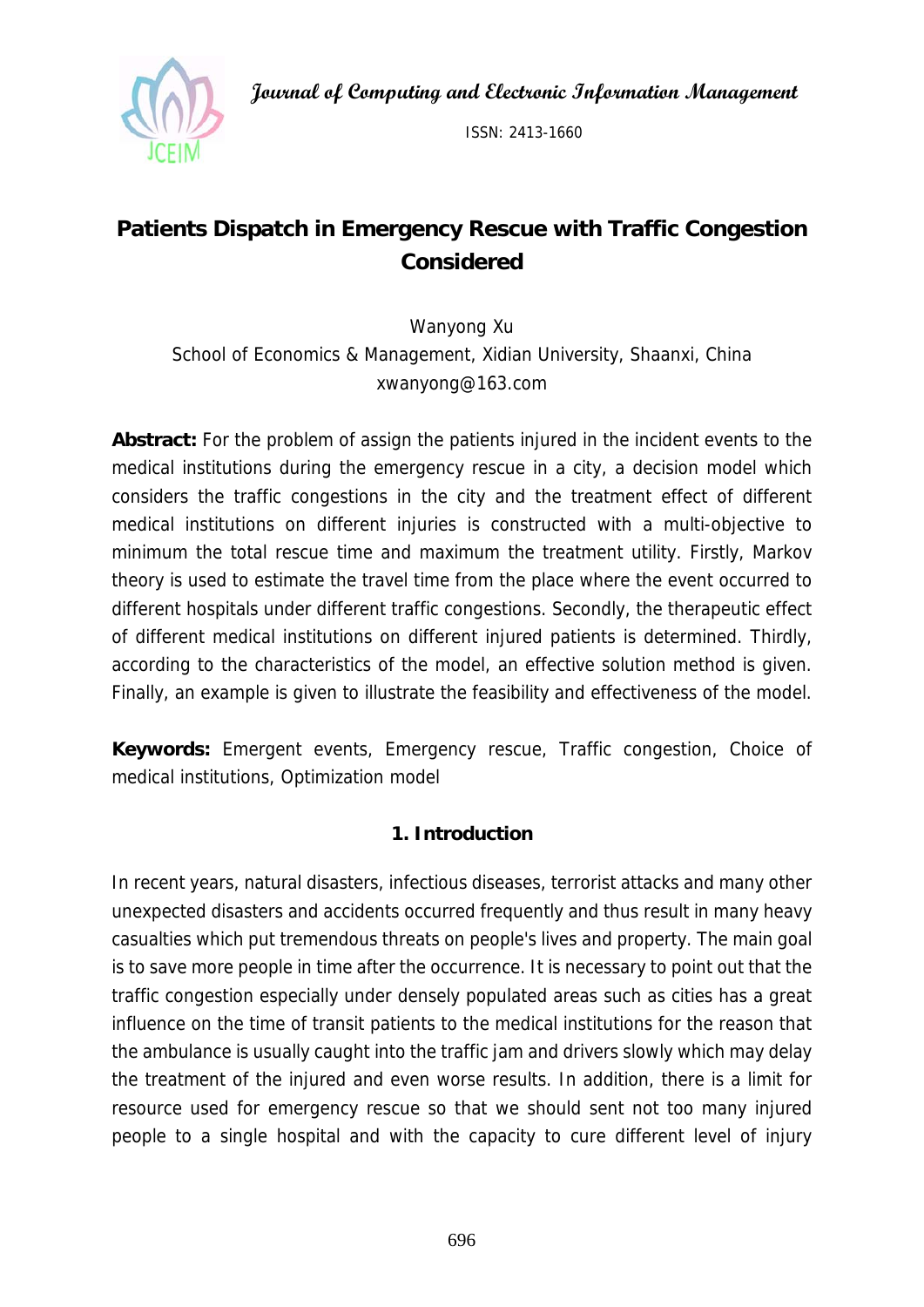considered. Thus, the best scheme should obtain the fastest response speed and the greatest utility which is a practical problem and what is considered in this paper [1,2].

At present, it is rarely to see the dispatch problems which considers the traffic congestion environment in the city, but there are many relate problems that are resolved such as emergency rescue [3-7] and dispatch problems [8-10] under other backgrounds. For example, in terms of emergency rescue, Nogueira [3] analysis the emergency rescue in Belo Horizonte in Brazil through the optimization and simulation modeling technology, which put forward strategy on improve the efficiency of response by the allocation of rescue vehicles and base stations equipped with ambulances. Ingolfsson [4] takes the random of response time into account so as to determine the best position of rescue vehicles to achieve high efficiency of response; Afshin [5] builds a model to decide the minimum quantity of rescue vehicles and allocate them reasonably while set the upper limit to the response time and the coverage so as to obtain the minimum response time totally; Fiedrich [6] configures the resources to different search and rescue mission for the massive earthquake and other unexpected events to reduce casualties; LIU Tian-hu [7] focuses on the modeling of the resources location of medical rescue and the traditional Lagrangean relaxation algorithm is improved by using subgradient optimization algorithm. In terms of dispatch and assignment problem Seyda and Irem [8] established a mixed integer programming model to formulate the scheme of medical staff and resources while considered the working time and work intensity; Falasca and Zobel [9] formulate a multi-objective model aiming at the optimal assignment of the volunteer with the willingness and ability considered; YUAN Yuan [10] considers the degree of time satisfaction and the degree and workers' qualification for different rescue task so that an assignment model is constructed and the solution method are proposed.

The problem is that those related research deal with ordinary general emergency rescue with weakness in handle the special situations in urban traffic environment. In view of this, a comprehensive dispatch model with transit time and medical utility considered is proposed while the uncertainty of traffic congestion and limitation of medical resources nearby is studied. In the model, transit time is estimate based on Markov chain and then the treatment effect is defined on different level of injuries, the optimal assignment is obtained between the injured and medical institutions on the object of minimum the total transit time and maximum the total treatment effect. Finally, an example is given to illustrate the feasibility and validity of the proposed model.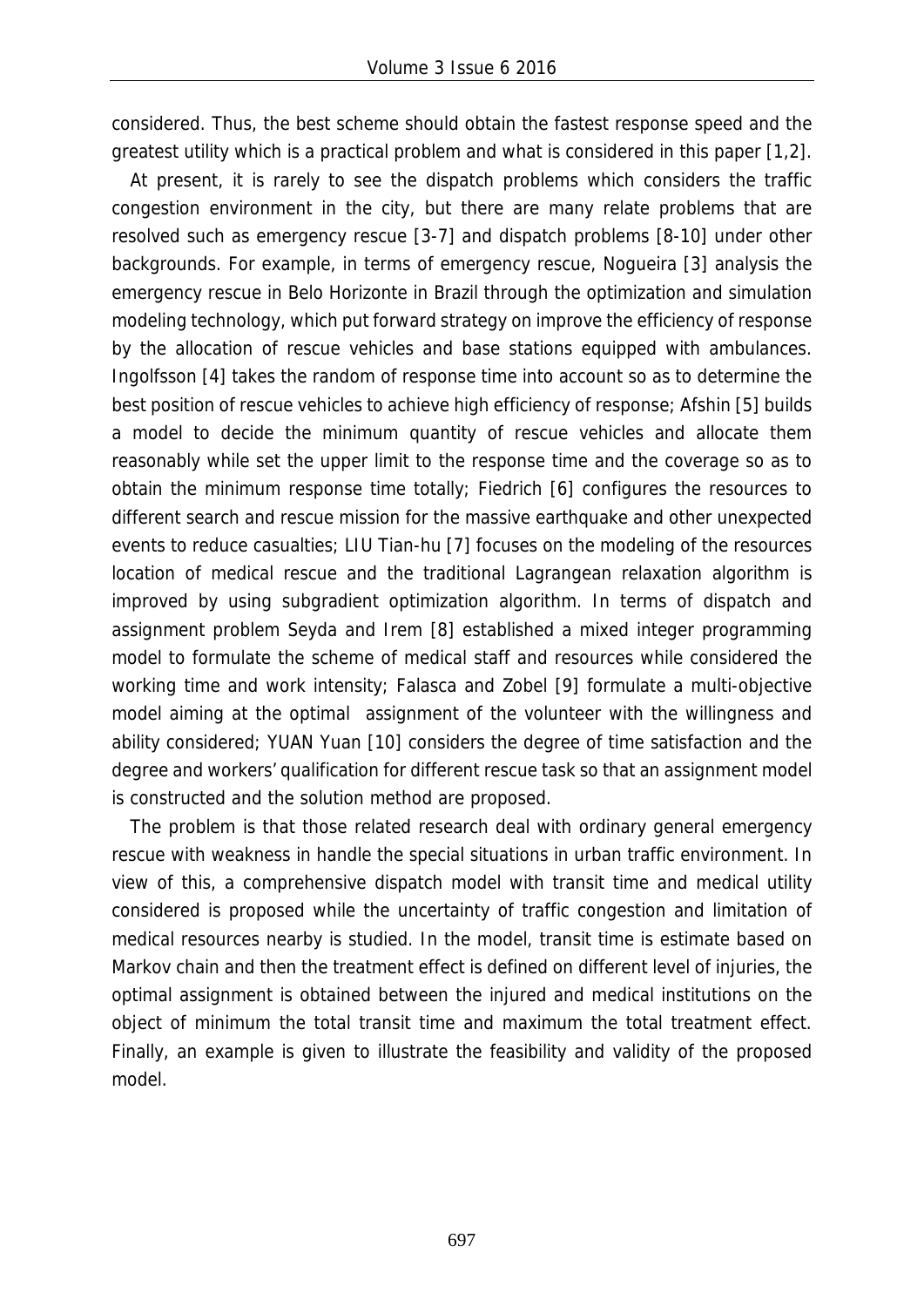## **2. Problem description**

When an accident occurred, there may be many injuries with a level of injury from slightly to heavily hurt and there may be some hospitals with higher to lower quality of medical resources nearby. How to dispatch the injuries to hospitals efficiency is a practical problem which can be seen as Fig.1.



Fig. 1 The dispatch problem description

The following symbols are used to describe the set and the variables used in this model.

 $V = \{V_1, V_2, \dots, V_j, \dots, V_m\}$ : The set of hospitals, and  $V_j$  defines the *j* th hospital, while  $j = 1, 2, \dots, m$ .

 $C = \{1, 2, \dots, w\}$ : The classification of different level of injuries, and in this paper is defined as heavily, medium, slightly, so that  $c = 1, 2, 3$  and the quantity of injuries of each level is defined as  $n_c$ .

 $\tilde{\mathcal{Q}}_j^c$ : The quantity of the injuries with level  $c$  can be accepted by the  $j$  th hospital, while  $c = 1, 2, 3$ ,  $j = 1, 2, \dots, m$ .

 $U_c^r$ : The set of treatment effect of different hospitals on different level injuries, and  $r = \{1, 2, 3, 4, 5, 6\}$  means ranking the best to the last hospitals in this paper.

 $T_i$ : The estimated transit time from incident point to hospitals.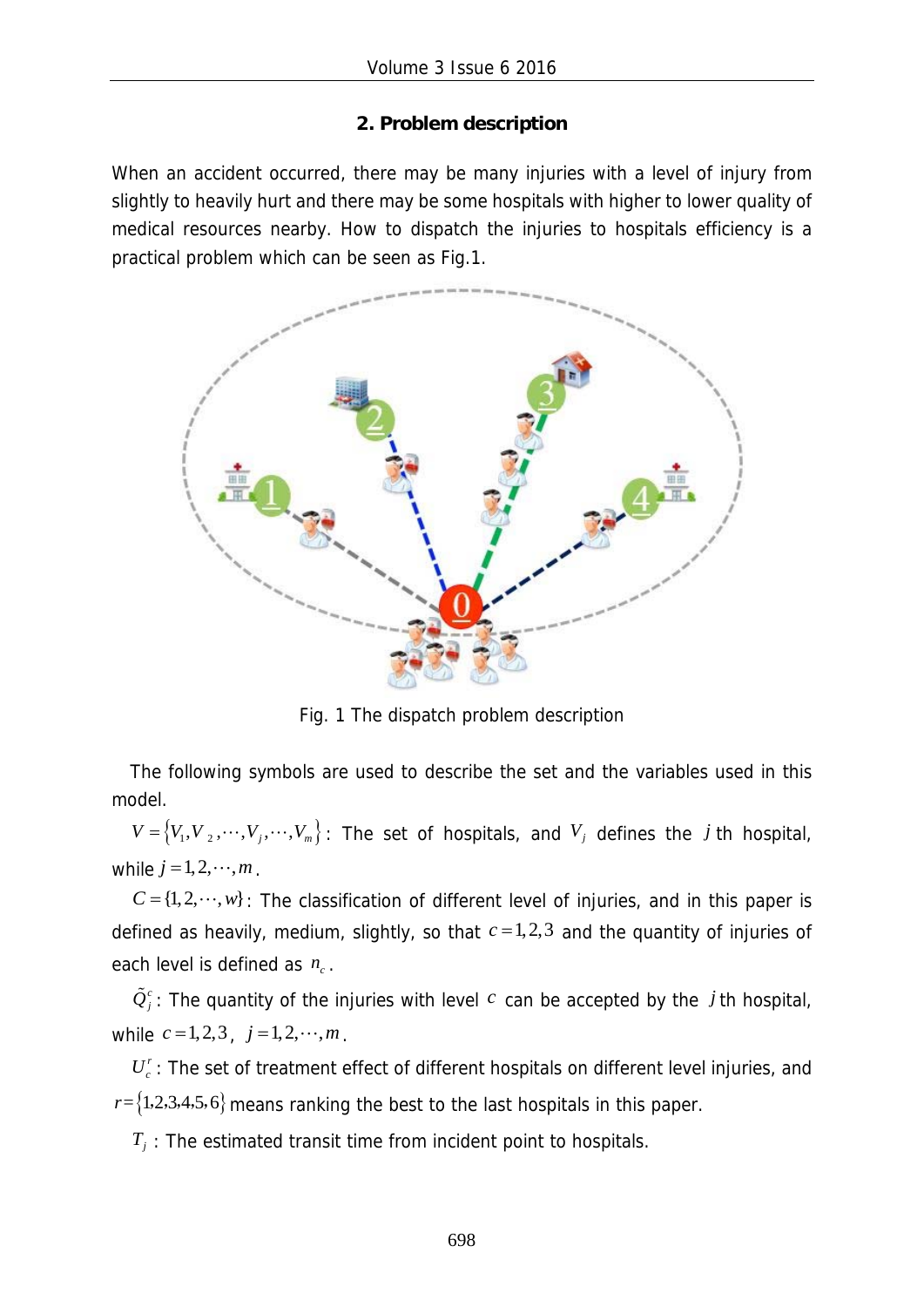$X_i^c$ : The quantity of patients of kind  $c$  which assigned to the *j* th hospital, while  $c = 1, 2, 3, j = 1, 2, \cdots, m$ .

This paper is aiming at obtaining the best scheme of the injuries to the hospitals matches best using a multiple object of minimum the total rescue time and maximum the treatment utility. While the following factors are considered: Firstly, the traffic situation in the cities varies which has effect on the transit time of injuries; Secondly, the treatment effect on different levels of injury if a patient is assigned to different hospitals. To make it simpler and applicable, we assume that the city's traffic congestion is consistent with usual times during the rescue process and there are enough vehicles for the transport. Besides, since the therapeutic effect can not be quantified, this paper assumes that the treatment effect on different levels of injuries can be given directly by some experts' assessment.

### **3. Estimation of transit time of the injuries**

For the reason that the traffic congestion mainly functions on the transit time which is one of the most important indexes to study the effect rescue, it is relate to the success of emergency rescue directly. Therefore, the transit time of rescue vehicles is the main factor studied in this paper. The methods can be used to estimate travel time are as follows: historical trend method [11], artificial neural network method [12], Kalman filtering method [13], statistical method [14], quadratic function method and comprehensive estimation method [15] and many so on and here we use the Markov Chain theory to estimate the transit time.

At present, some large and medium-sized cities have been able to monitoring the urban traffic congestion and broadcast the traffic congestion index information so as to guide your drive. These real-time traffic congestion index information provides a great deal of traffic information that can be used to estimate the travel time of the rescue vehicle. And the traffic route is composed of a large number of unit sections, the unit road section is a very typical spatio-temporal process object with the state transfer properties. The state probability of the next section of the traffic link is only related to the state of the previous link, which is consistent with the basic theory of the Markov chain. Therefore, we use the Markov chain theory to estimate the travel time [16-18]. The specific calculation process is as follows:

(1) Calibrate the status of each section

We can calibrate the status of each section to 5 categories according to the traffic congestion index reported every day and mark as  $S = \{1, 2, 3, 4, 5\}$ , and can be seen in Table 1.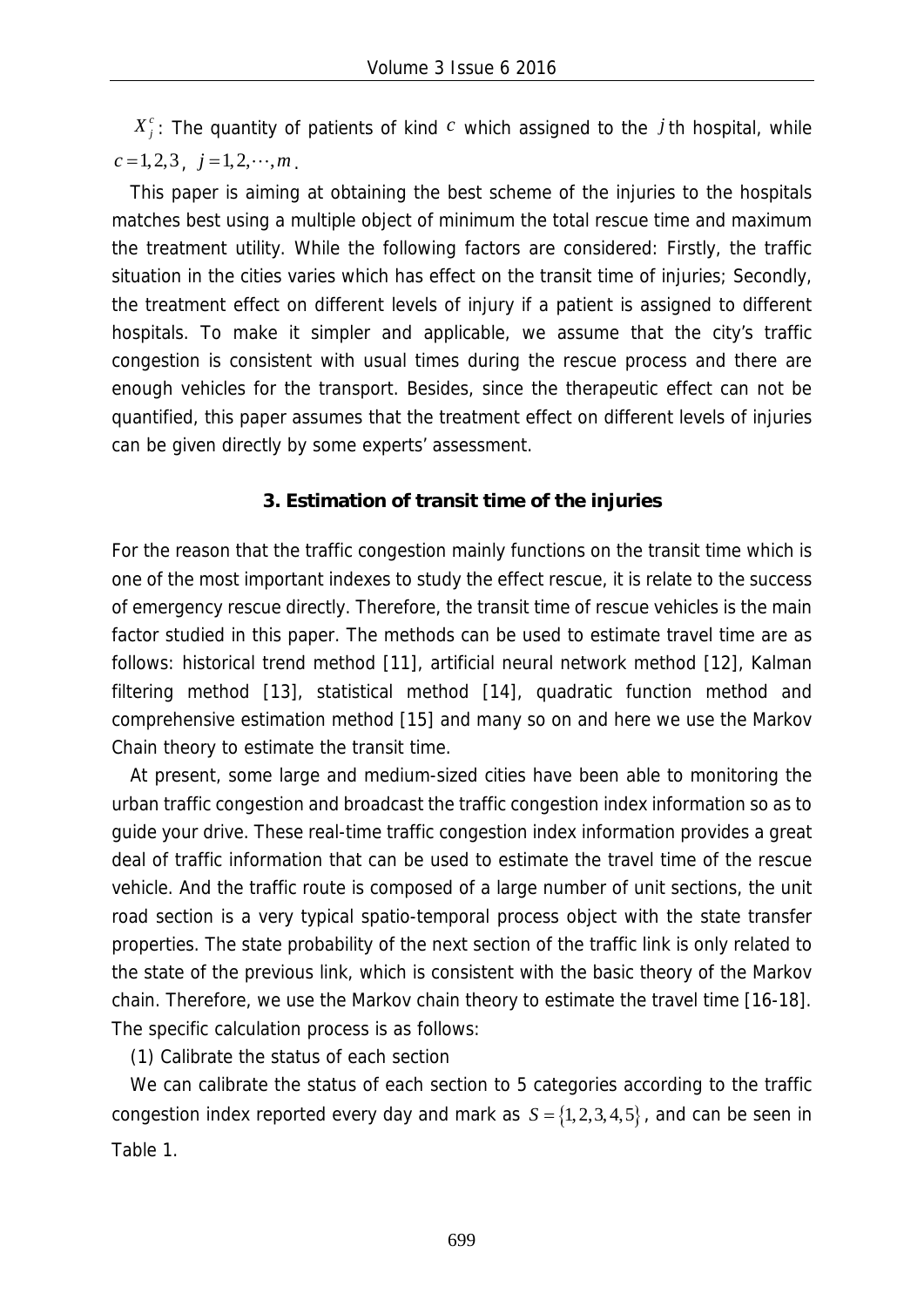| status | traffic<br>status desc.<br>index |                | traffic desc.           | travel time desc.           |  |  |
|--------|----------------------------------|----------------|-------------------------|-----------------------------|--|--|
| 1      | [0,2]                            | Smooth         | Almost no road is in    | You can travel according    |  |  |
|        |                                  |                | congestion              | to road speed standards     |  |  |
| 2      | (2, 4]                           | Basic smooth   | There may be some       | $0.2$ to 0.5 times of the   |  |  |
|        |                                  |                | congestion              | time than status 1          |  |  |
| 3      | (4, 6]                           | Mild           | Part of the loop, trunk | $0.5$ to $0.8$ times of the |  |  |
|        |                                  | congestion     | road in congestion      | time than status 1          |  |  |
|        | (6, 8]                           | Moderate       | most of loop, trunk     | 0.8 to 1.1 times of the     |  |  |
| 4      |                                  | congestion     | road in congestion      | time than status 1          |  |  |
| 5      |                                  | <b>Serious</b> | Most of the city's road | more than 1.1 times of      |  |  |
|        | (8, 10]                          | congestion     | are in congestion       | the time than status 1      |  |  |

Table 1 The category of the traffic congestion and corresponding description

(2) Determine the transition probability between each states

When the ambulance vehicles drive into another section of the road, the status of the section is randomly changes so that we can use the probabilities statistics from usual data as the change probabilities of each states which marked as  $P^{(1)}$  and showed as:

$$
P^{(1)} = \begin{bmatrix} p_{11} & p_{12} & p_{13} & p_{14} & p_{15} \\ p_{21} & p_{22} & p_{23} & p_{24} & p_{25} \\ p_{31} & p_{32} & p_{33} & p_{34} & p_{35} \\ p_{41} & p_{42} & p_{43} & p_{44} & p_{45} \\ p_{51} & p_{52} & p_{53} & p_{54} & p_{55} \end{bmatrix}
$$

And  $p_{ss'}$  means the change probabilities from status  $s(s \in S)$  in a front section and it changed to status  $s'(s' \in S)$  in the latter section. While the road consist with many section so that the n times change probabilities can be compute with the C-K formula as the follow:

$$
P^{(n)} = \left(P^{(1)}\right)^n \tag{1}
$$

(3) Estimation of the travel time from the incident point to hospitals

We can use formula (2) to estimate the time of a route from a incident point to a hospital, according to the structure of road network:

$$
\overline{T} = \sum_{k \in K} \sum_{s \in S} \pi_s \alpha_s T_{(k)}(f) \tag{2}
$$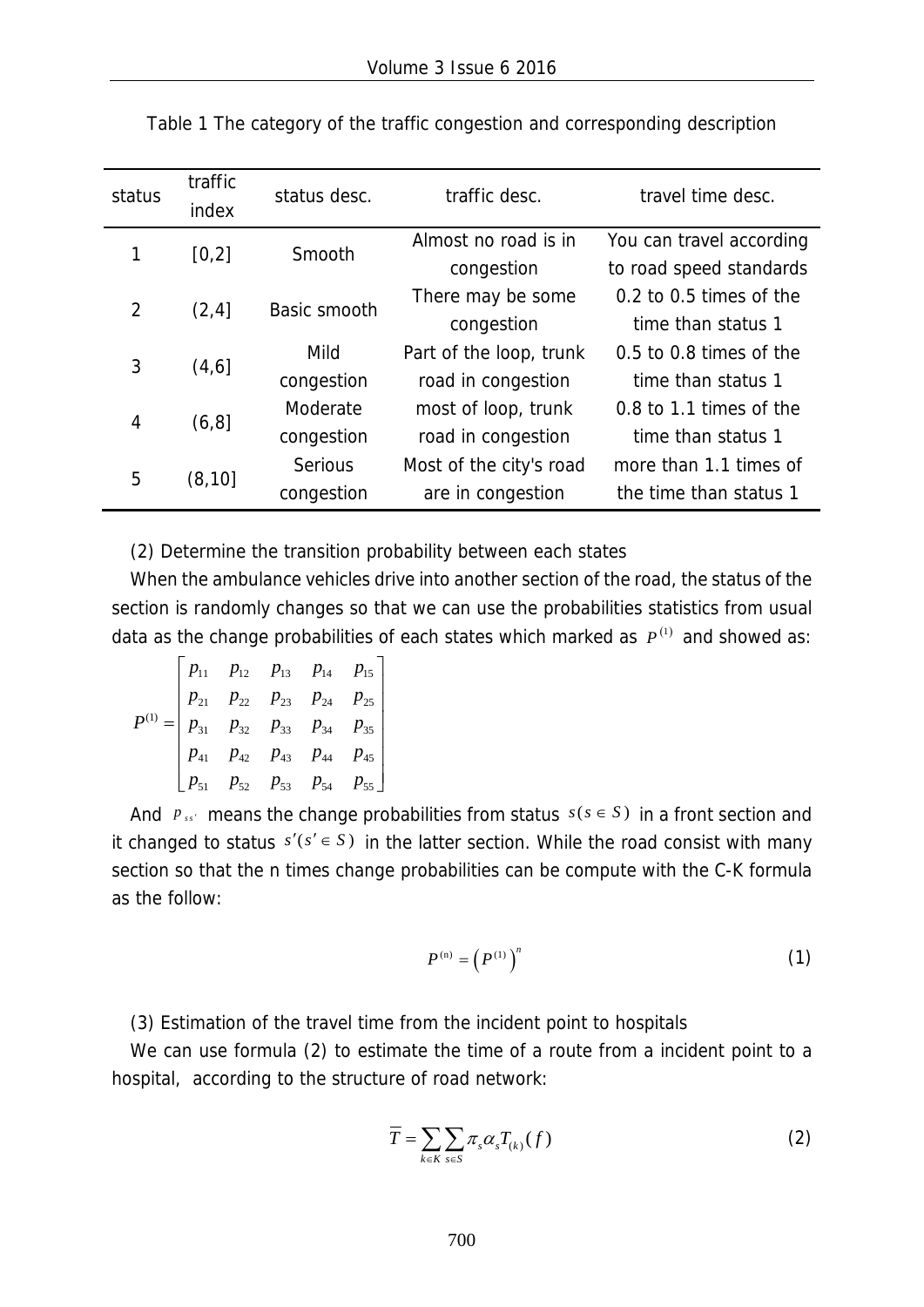Where  $\overline{T}$  is the total time of the route; *K* is the set of all the sections,  $k(k \in K)$  is the *k*th section;  $\pi$ , is the limit probability in status  $S$ ;  $T_{(k)}(f)$  is the time of section *k* in status 1 and can be compute as  $T_{k} f(t) = L_k / \bar{v}_0$  where the length of the section  $L_k$ divided by the upper speed  $\overline{v}_0$ ;  $\alpha_s$  is the ratio of time consuming.

#### **4. The dispatch model**

(1) Analysis of the capacity of injuries can be cured in each hospital

The occurrence of the unexpected events usually causes many casualties and with great randomness, but there is a limitation of resources which is used for emergency medical so that there is a capacity of injuries which can be cured in just one hospital. It is inevitable that some of the injuries cannot be cured immediately if too many of the injuries are sent to a hospital which is exceed the capacity. It means that the quantity it can be accepted by one hospital is with a limitation in the availability time and be different with each hospital. In this paper, we assume that the number of injured patients can be treated in a hospital is ambiguous and we use triangular fuzzy numbers to define this quantity marked by  $\tilde{Q}_{j}^{c} = (q_{1j}^{c}, q_{2j}^{c}, q_{3j}^{c})$  which means the quantity of category  $c(c=1,2,3)$  that can be accepted by the *j* th hospital, where  $q_{1j}^c, q_{2j}^c, q_{3j}^c$ means the pessimistic, the most possible, the optimistic quantity of category  $c(c=1,2,3)$  can be accepted.

#### (2) The construction of the optimization model

During the process of transport the injuries to hospitals, it is obvious that time is important for the cure of the wounded while the treatment utility is significant. From the analysis above we can gain the optimal model is as follows:

min 
$$
z_1 = \sum_{j=1}^{m} \sum_{c=1}^{w} X_j^c T_j^0
$$
 (3)

$$
max z_2 = \sum_{j=1}^{m} \sum_{c=1}^{w} U_c^r X_j^c
$$
 (4)

$$
\sum_{j=1}^{m} X_j^c = n_c \tag{5}
$$

$$
X_j^c \leq \tilde{Q}_j^c \tag{6}
$$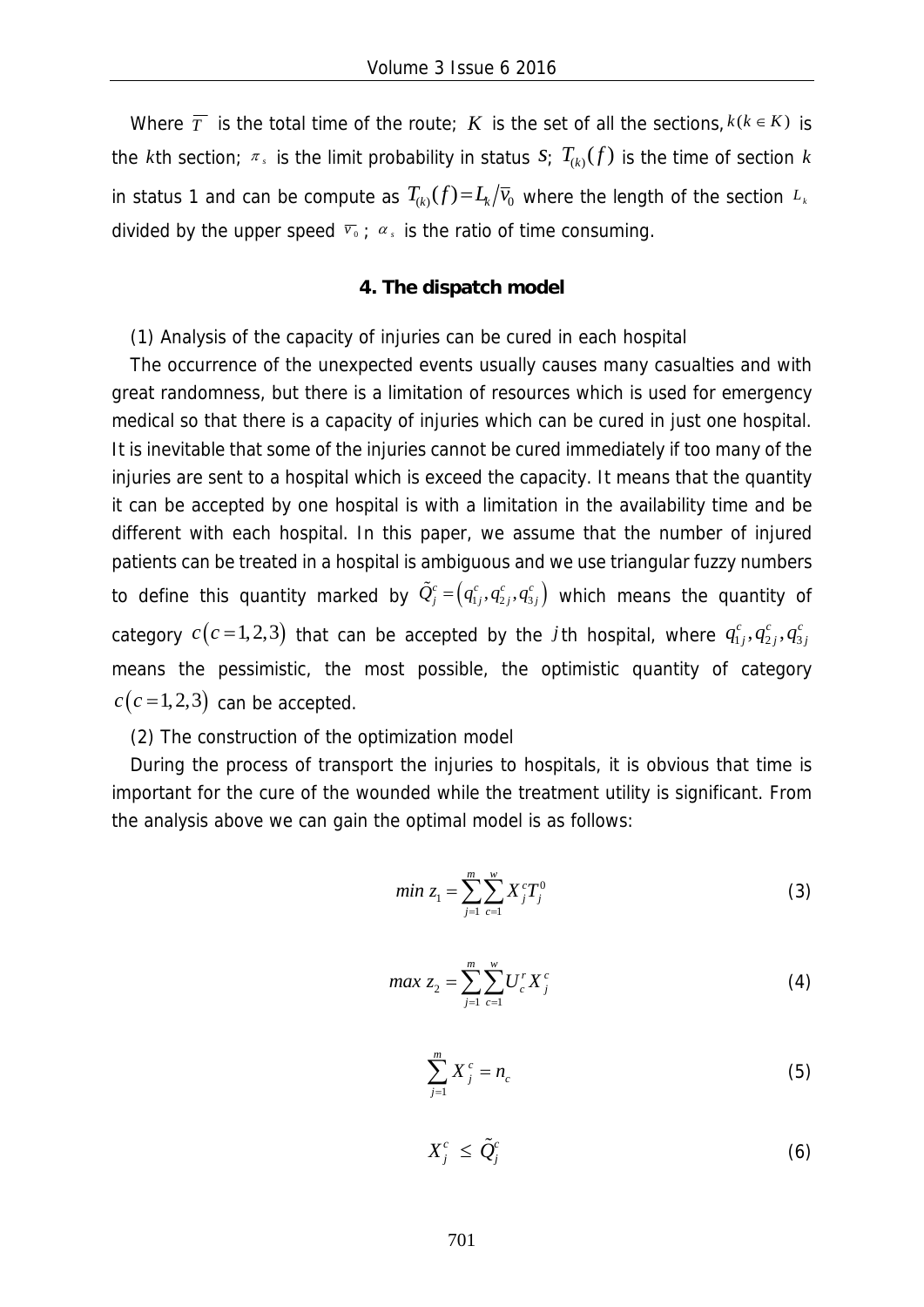$$
T_j = min\left\{\overline{T}_j\right\} \tag{7}
$$

$$
U_c^r \ge U_0^r(c=1,2)
$$
 (8)

$$
X_j^c \ge 0 \tag{9}
$$

Where  $X_j^c$  represents the quantity of injuries of category  $c$  which is transport to the *j*th hospital,  $\overline{T}_i$  represents the minimum time from the incident point to the *j*th hospital. Formula (3) is to make sure the total transportation time of all the injuries in the medical network is minimum; formula (4) is to make sure the total treatment utility of all the injuries in the medical network is maximum; Formula (5) is to make sure that every wounded patient should be dispatch to one hospital; Formula (6) is to make sure that the accepted quantity of injuries should not exceed the capacity of each hospital; Formula (7) defines the computing method of the minimum transportation time; formula (8) is to make sure that the for every category of injuries the treatment utility meet with the minimum utility value so that for those seriously hurt patients should be transport to hospitals with great resource; formula (9) is non negative and integer constraints of the decision variables.

(3) Solution of the model

For this multi-objective optimization model, the two objective function can be transformed into just one as follows after take the characteristics of the problem and convenience of solving.

$$
min Z = \frac{\sum_{j=1}^{m} \sum_{c=1}^{w} X_j^c T_j^0}{\sum_{j=1}^{m} \sum_{c=1}^{w} U_c^r X_j^c}
$$
 (10)

And for the fuzzy estimation of capacity for each hospital corresponding of different category of injuries is calculated by average weighting method,  $w_1, w_2, w_3$  represents the probability of the pessimistic estimation, the most likely estimate and the optimistic estimation weight respectively and  $w_1 = w_2 = \frac{1}{6}$ ,  $w_3 = \frac{2}{3}$  with experience. The specific process of solving the problem is: first of all, the transport time is calculated according to the incident point and the traffic conditions and so that the route is determined; Then, the treatment utility matches the injuries and the hospotals is accessed given by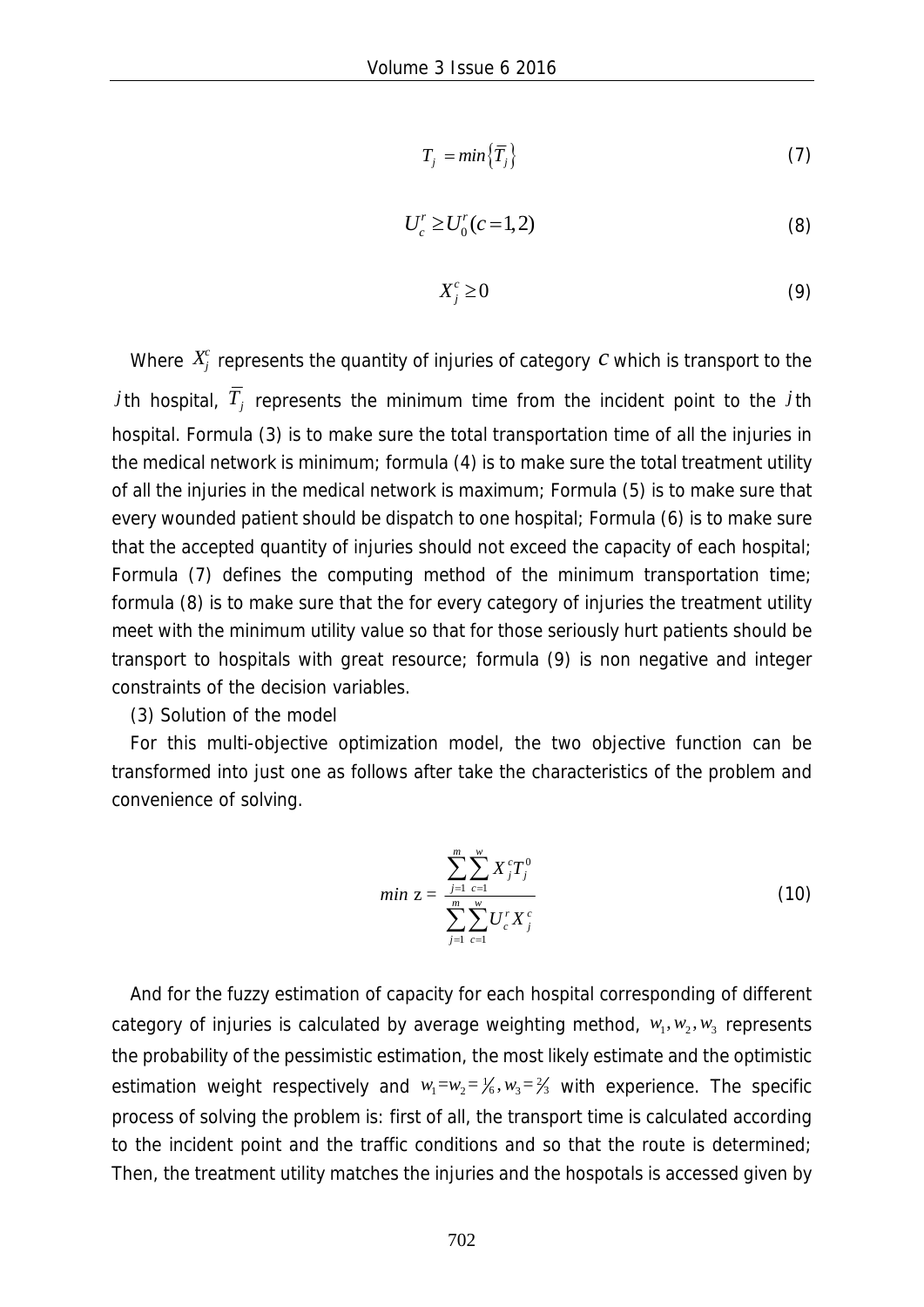experienced exports; Finally, we can use Lingo or Matlab application to work out the scheme with the above parameters.

# **5. A case study**

It is assumed that an accident occurred in the center of Xi'an city, shaanxi province which caused many casualties and the city road structure network is showed in Fig.2 and the star marks the incident place, the numbers with a circle is where a hospital lies, the line represents the road with number signs the distances with the unit is kilometers on it.



Fig. 2 The structure network of the road

We assume that there are 51 persons are injured and 9 injured seriously, 15 injured moderately, 27 injured slightly respectively. There are 7 hospitals nearby which are ranking A to F with the quality of its resource and the quantity of injuries can accepted with each category of injury is given below.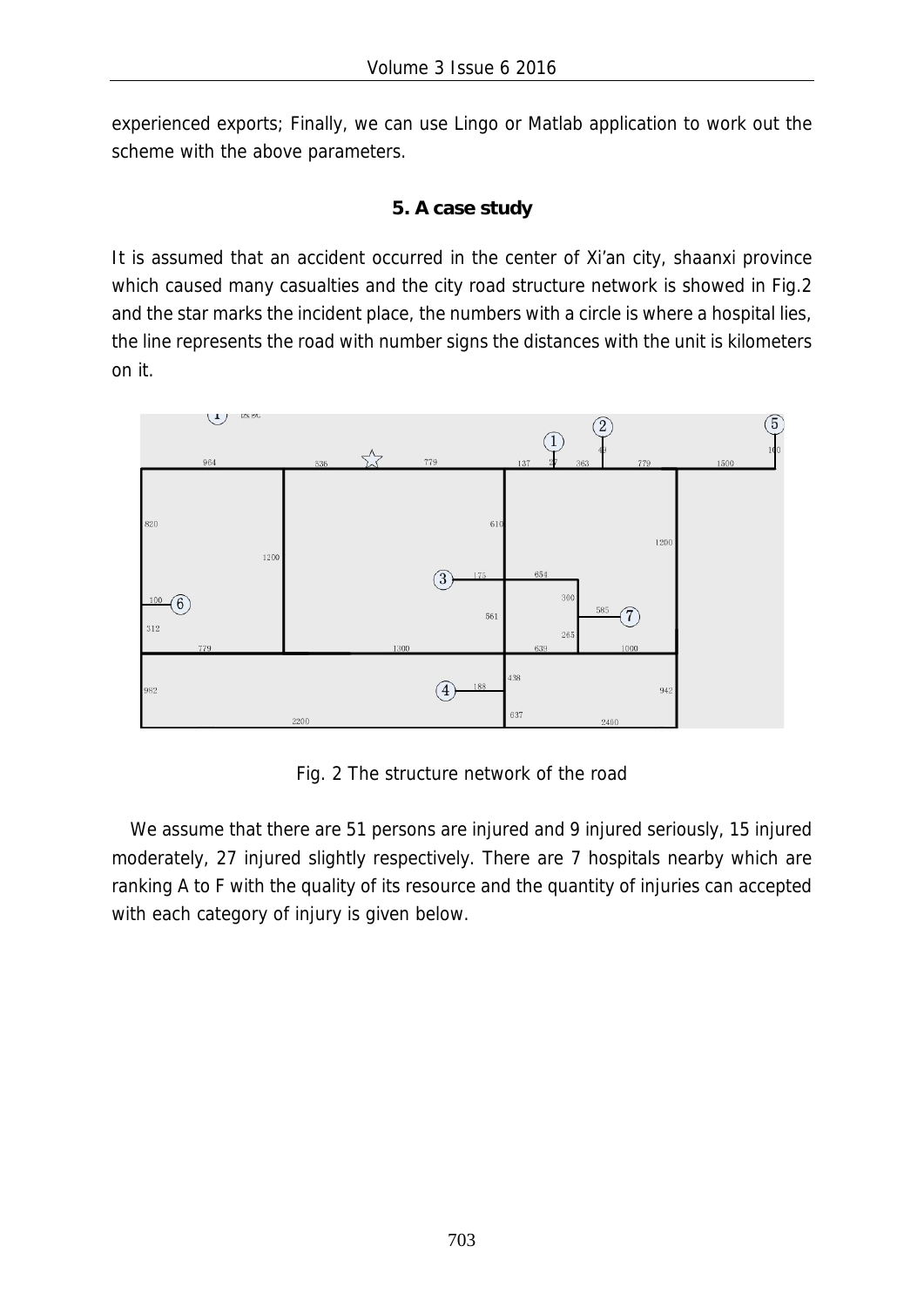| <b>Hospitals</b><br>(ranking) | injured seriously |        |            |              | injured moderately |            | injured slightly |        |            |
|-------------------------------|-------------------|--------|------------|--------------|--------------------|------------|------------------|--------|------------|
|                               | pessimistic       | most   | optimistic | pessimistic  | most               | optimistic | pessimistic      | most   | optimistic |
|                               |                   | likely |            |              | likely             |            |                  | likely |            |
| 1(D)                          |                   |        | 3          | 4            | 6                  | 8          | 8                | 10     | 12         |
| 2(F)                          |                   |        |            |              | 6                  | 6          | 8                | 9      | 10         |
| 3(A)                          |                   |        | 6          | 6            | 8                  | 10         | 10               | 13     | 16         |
| 4(B)                          |                   |        | 5          |              | 5                  | 6          | 10               | 12     | 14         |
| 5(C)                          |                   |        |            | <sub>b</sub> |                    | 8          | 10               | 12     | 14         |
| 6(E)                          |                   |        |            |              | 5                  | 6          | 8                | 9      | 10         |
| 7(D)                          |                   |        |            |              | h                  | 8          | 8                | 10     | 12         |

| Table 2 The quantity of each category of injury accepted by each hospital |  |  |
|---------------------------------------------------------------------------|--|--|
|                                                                           |  |  |

At the same time, according to the actual situation combined with expert advice, the treatment utility value (Note that the utility is 1 corresponding to the hospital that can be treated just the corresponding injury, and if the injury is more seriously, the better the therapeutic effect with the higher hospital quality; The lighter the injury is, the smaller the therapeutic effect gap is with different hospitals from A to F.) which matches the hospitals and the level of injuries is given below.

Table 3 The therapeutic effect of different degree of hospitals and injuries

| <b>Utility Value</b>                      | A B C |  | D | $\mathsf{F}$ |  |
|-------------------------------------------|-------|--|---|--------------|--|
| injured seriously 1.8 1.5 1.3 1.0 0.9 0.0 |       |  |   |              |  |
| injured seriously 1.5 1.4 1.3 1.2 1.0 0.8 |       |  |   |              |  |
| injured seriously 1.0 1.0 1.0 1.0 1.0 1.0 |       |  |   |              |  |

Before calculate the travel time from the incident point to the hospitals we can determine the one-time transition probability from statistics of the traffic date and set it as follows.

| $rac{2}{5}$    | $rac{2}{5}$    | $\frac{1}{15}$ | $\frac{1}{15}$                      | $rac{1}{15}$                              |
|----------------|----------------|----------------|-------------------------------------|-------------------------------------------|
| $\frac{1}{7}$  | $rac{3}{7}$    | $rac{1}{7}$    | $rac{1}{7}$                         | $\frac{1}{7}$                             |
| $\frac{1}{5}$  | $\frac{1}{5}$  | $\frac{1}{5}$  |                                     |                                           |
| $\frac{1}{15}$ | $\frac{1}{15}$ | $\frac{1}{15}$ | $rac{1}{5}$ $rac{2}{5}$ $rac{2}{5}$ | $\frac{1}{5}$ $\frac{2}{5}$ $\frac{2}{5}$ |
|                | $\frac{1}{15}$ | $\frac{1}{15}$ |                                     |                                           |

And the initial probability is  $\alpha_s = [1.00, 1.35, 1.65, 1.95, 2.10]$ . Besides, we set the speed is 30*km <sup>h</sup>* on the main road and 20*km h* on other road in traffic congestion status 1.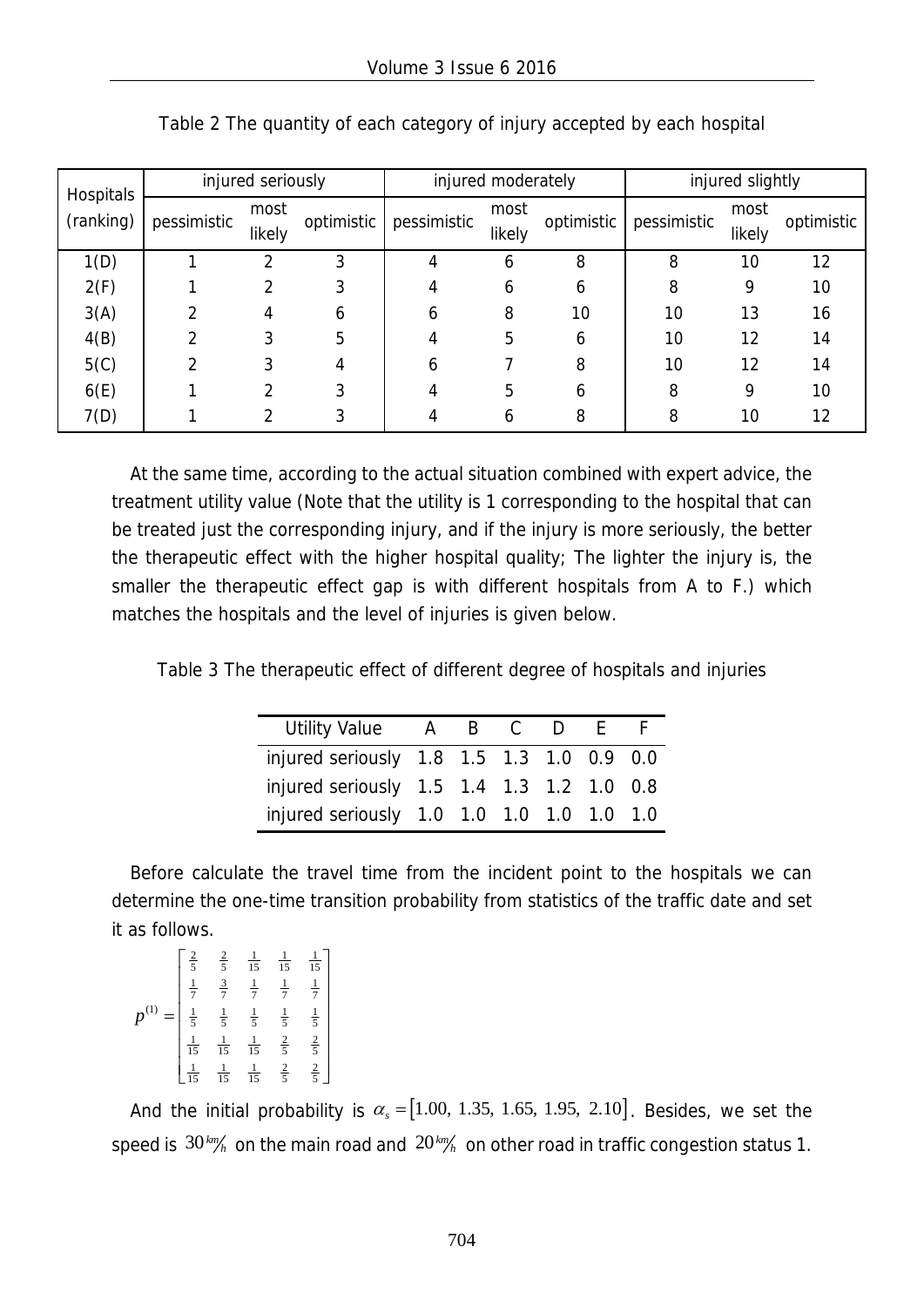Then, we can estimate the minimum travel time from the incident place to hospitals which is showed in Table 4.

Table 4 The estimation of travel time

| hospital                                                   |  |  | 1 2 3 4 5 6 7 |  |
|------------------------------------------------------------|--|--|---------------|--|
| estimated time(minute) 3.04 4.32 5.04 8.45 12.21 7.95 9.14 |  |  |               |  |

Finally, the scheme is obtained from the optimal model using Lingo10 software, and the result is as follows:

Table 5 The scheme plan

| hospital                         | $\mathbf{1}$ | 2 3 4 5 6 7 |  |  |
|----------------------------------|--------------|-------------|--|--|
|                                  |              |             |  |  |
| injured seriously 2 0 5 2 0 0 0  |              |             |  |  |
| injured seriously 7 0 8 0 0 0 0  |              |             |  |  |
| injured seriously 11 9 7 0 0 0 0 |              |             |  |  |

From the results in Table 5, we can see that most of the injuries are sent to hospitals 1, 2, 3 for the travel time is much shorter than the others and also make full use of the resources. There are no patients sent to hospitals 5, 6, 7 for the travel time is much longer. Besides, the majority of the seriously injuries are sent to hospitals 1, 3, 4 with the better treatment utility and short travel time. Thus, it is indicate that this model can really simulate the real scene and work out an effective scheme for the rescue operation quickly.

#### **6. Conclusion**

In this paper, an optimal model of casualty assignment is established, considering the characteristics of urban traffic environment and emergency rescue, a concrete solution method is given simultaneously. In the model, the characteristics of urban traffic congestion, the degree of injury situation, the different abilities of different nodes in the medical network and the different utility of medical treatment are researched legitimately. It can provide theoretical guidance and reference for emergency medical rescue practice and guiding emergency effectively. For further study, it is necessary to develop more efficient and faster calculation method according to the specific characteristics of the model.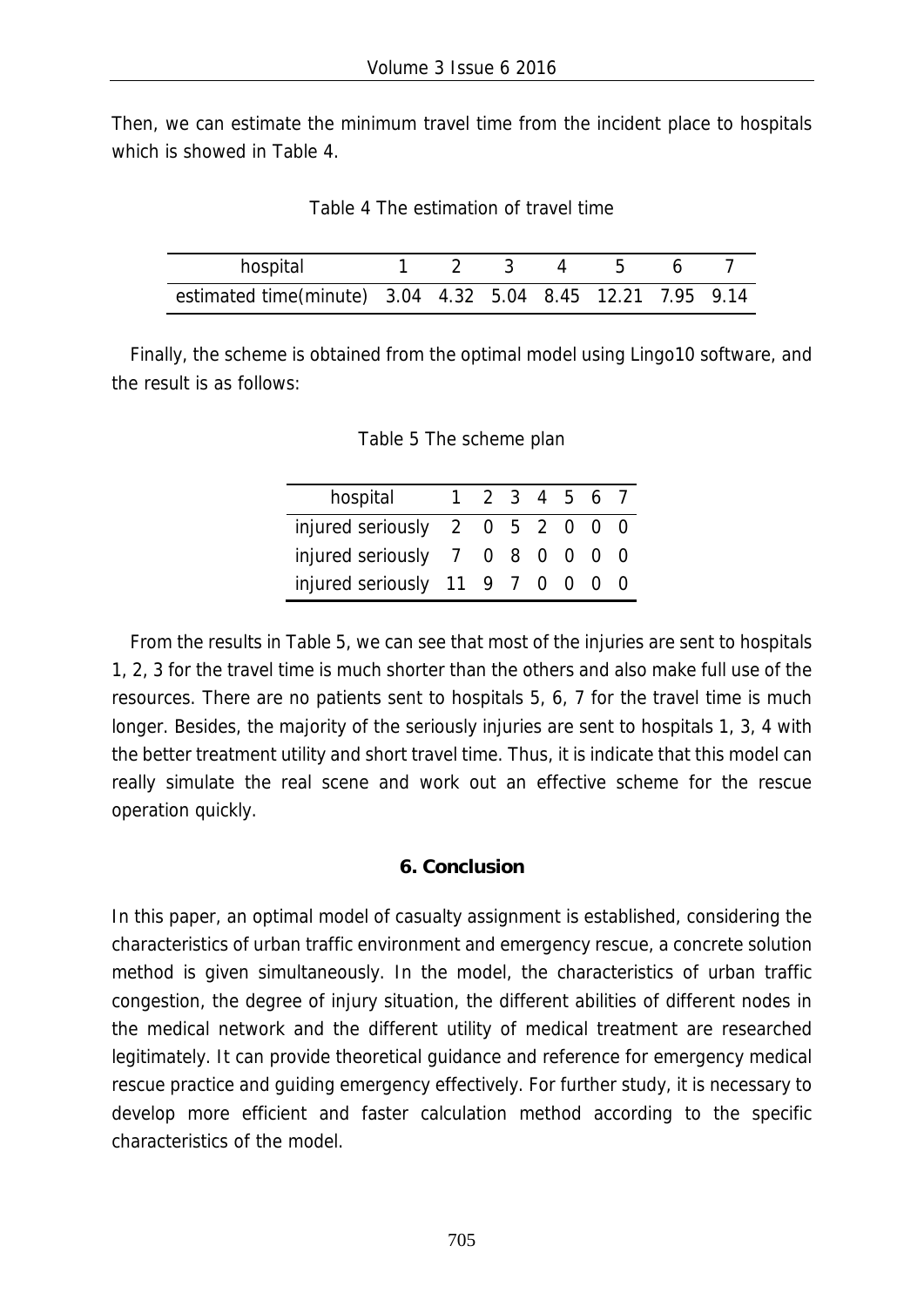### **References**

- [1] Simpson N C, Hancock P G. Fifty years of operational research and emergency response [J]. Journal of Operational Research Society, 2009, 60(S1): S126-S129.
- [2] Jiang Y P, Fan Z P, Ming-Ming S U. Study on the Dynamic Adjusting Method for Emergency Decision [J]. Chinese Journal of Management Science, 2011.
- [3] Jr N L, Pinto L R, Pm. S. Reducing Emergency Medical Service response time via the reallocation of ambulance bases [J]. Health Care Management Science, 2014: 1-12.
- [4] Ingolfsson A, Budge S, Erkut E. Optimal ambulance location with random delays and travel times [J]. Health Care Management Science, 2008, 11: 262–274.
- [5] Shariat-Mohaymany A, Babaei M, Moadi S, et al. Linear upper-bound unavailability set covering models for locating ambulances: Application to Tehran rural roads [J]. European Journal of Operational Research, 2012, 221(1): 263-272.
- [6] Fiedrich F, Gehbauer F, Rickers U. Optimized resource allocation for emergency response after earthquake disasters [J]. Safety Science, 2000, 35(1): 41-57.
- [7] LIU Tian-hu, XU Wei-sheng, WU Qi-di.Modeling and algorithm for location of medical resources under large-scale emergency [J]. Computer Engineering and Applications, 2010, 46(29): 13-17.
- [8] Seyda T, Irem O. A constraint programming-based solution approach for medical resident scheduling problems [J]. Computers & Operations Research, 2011, 38(1): 246-255.
- [9] Falasca M, Zobel C. An optimization model for volunteer assignments in humanitarian organizations [J]. Socio-Economic Planning Sciences, 2012, 46(4): 250-260.
- [10] Yuan Y, Fan Z P, Liu Y. Study on the Model for the Assignment of Rescue Workers in Emergency Rescue [J]. Chinese Journal of Management Science, 2013.
- [11] Chien S I, Ku chipudi C M . Dynamic travel time prediction with real-time and historic data[J]. Journal of Transportation Engineering, 2003, 129(6): 608- 616.
- [12] Dharia A, Adeli H. Neural network model for rapid forecasting of freeway link travel time [J]. Engineering Applications of Artificial Intelligence, 2003, 16(7-8): 607-613.
- [13] Zhu Z, Yang Z. A Real\|time Travel Time Estimation Model Based on the Kalman Filtering Theory for Traffic Flow Guidance System [J]. SYSTEMS ENGINEERING-THEORY & PRACTICE, 1999.
- [14] Dailey D J. Travel time estimation using cross- correlation techniques [J]. Transportation Research Part B Methodological, 1993, 27(2): 97-107.